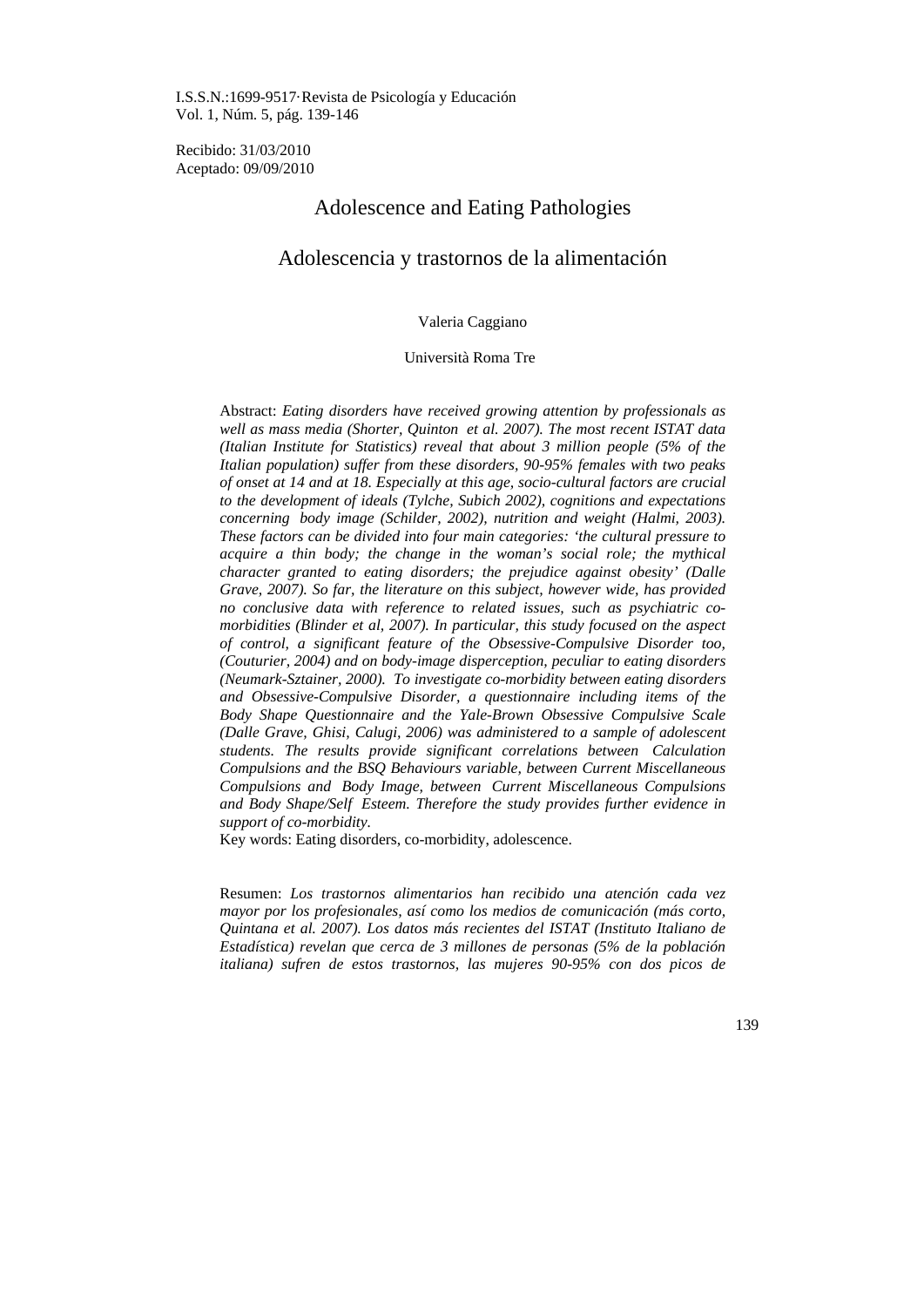### Caggiano, V.

*aparición a los 14 ya los 18. Sobre todo a esta edad, los factores socioculturales son fundamentales para el desarrollo de los ideales (Tylche, Subich 2002), conocimientos y expectativas sobre la imagen corporal (Schilder, 2002), la nutrición y el peso (Halmi, 2003). Estos factores se pueden dividir en cuatro categorías principales: "la presión cultural para adquirir un cuerpo delgado, el cambio del papel social de la mujer, el personaje mítico concedida a trastornos de la alimentación, el prejuicio contra la obesidad'(Dalle Grave, 2007). Hasta ahora, la literatura sobre este tema, sin embargo todo, no ha facilitado datos concluyentes en relación con las cuestiones conexas, tales como trastornos psiquiátricos concomitantes (Blinder et al, 2007). En particular, este estudio se centró en el aspecto del control, una característica importante del trastorno obsesivo-compulsivo también (Couturier, 2004) y en distorsión de la imagen corporal, tan propio de los trastornos alimentarios (Neumark-Sztainer, 2000). Para investigar la comorbilidad entre trastornos de la alimentación y el trastorno obsesivo-compulsivo, un cuestionario que incluía elementos de la BSQ, y la de Yale-Brown Obsessive Compulsive Scale (Dalle Grave, Ghisi, Calugi, 2006) se administró a una muestra de estudiantes adolescentes. Los resultados ofrecen una correlación significativa entre compulsiones de cálculo y la variable de comportamientos BSQ, entre las diversas corrientes compulsiones y la imagen corporal, entre la actual compulsiones varias y forma del cuerpo / la autoestima. Por tanto, el estudio proporciona más evidencia en apoyo de la comorbilidad.*

Palabras clave: *desordenes alimenticios, co-morbilidad, adolescencia.* 

#### Introducción

Since the 60s Eating Disorders (ED) have received growing attention both by professionals and by mass media (Shorter, Quinton et al, 2007). These eating pathologies marked by high prevalence, severity and complexity are the mirror of the Western society which has produced a new value, i.e. a thin body at any cost (Cuzzolaro, 2004). According to the most recent ISTAT data (Italian Institute for Statistics) about 3 million people (5% of the Italian population) are affected by these disorders: 90-95% females with a double peak of onset at 14 and 18. While similar prevalence rates are recorded in the rest of the Western world, these disorders seem to be extremely rare in the developing countries, e.g. in the Third World, where food is scarce, there are no recorded cases of Anorexia Nervosa (AN). Quite the opposite happens in Japan.

This country, which can be considered westernized and receptive to western aesthetic values, shows a dramatic increase in the prevalence of eating disorders. Therefore Anorexia Nervosa can be rightly defined 'the ethnic syndrome of the West' as stated by Menarini (Menarini, 2007). Cultural factors are not the only elements contributing to the onset of eating disorders, but it is certain that, for example, a strict diet is 'the behaviour that above all else contributes to duration and chronicity of anorexia and bulimia nervosa' (Dalle Grave, 2007). Researchers have also investigated other factors that predispose people to eating disorders: genetic risk factors, attachment style, affective disorders (Griffiths, Sutherland, 1998), body image disperception (Schilder P., 2002), style of personal relationships, family history (Vitousek K., Orimoto L., 1993) and personality traits such as insecurity, perfectionism,

> *I.S.S.N.:1699-9517*·*Revista de Psicología y Educación*  Vol. 1, nº. 5. 139-146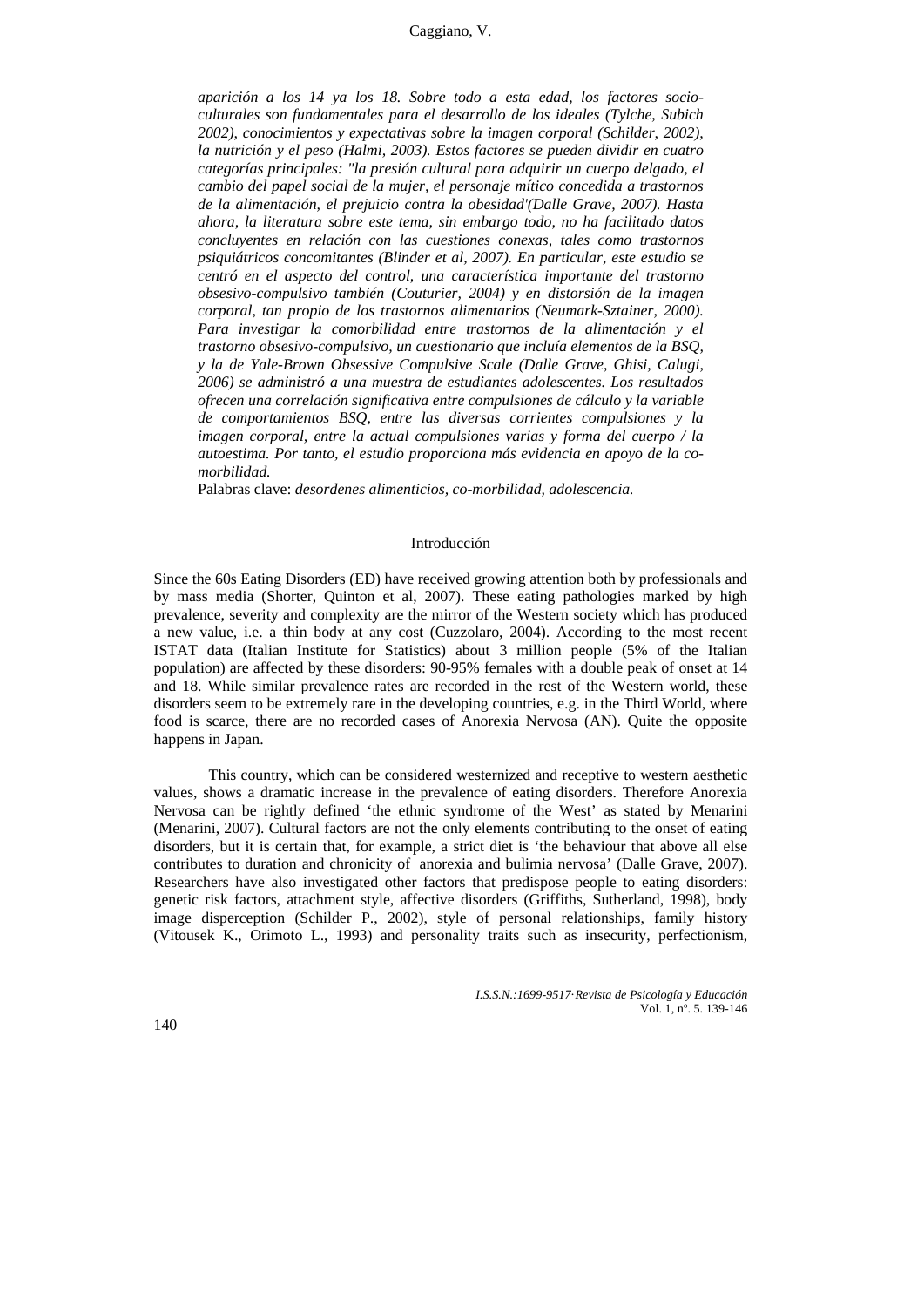obsessive-compulsive traits, low self-esteem and self-efficacy, avoidance behaviours, low tolerance to frustrations (Kobus, 2003).

All these factors characterise eating disorders as multidimensional pathologies (Gardner and Garfinkel, 1997) with different risk factors concurring to their onset. Some of them have already been researched: adolescence and female gender as individual risk factors (Kestemberg E., Kestemberg J., Decobert S., 1974), idealisation of thinness (Slade, 1982) social condemnation of obesity and influence of mass-media as socio-cultural factors (Thompson J.K., Penner L.A., Altabe M.N., 1990). As for the family, a few factors inherited and/or connected with the family environment seem to increase the risk of developing eating disorders (De Zwamm M., Mitchell J.E., 1991).

Rigorous studies of genetic epidemiology have been carried out, especially in the last few years. It emerged that for first-degree relatives of subjects suffering from anorexia or bulimia the risk of developing eating disorders is three-times bigger than controls. However, it wasn't demonstrated whether the incidence of eating disorders in relatives is due to genetic causes, or environmental causes, or both. (Treasure J., Schmidt U., Furth E.V., 2008). Genetic studies of anorexia detected polymorphism in the receptor gene of agouti-related melacortin-4, which is involved in appetite regulation (Birketvedt G.S. e al, 1999).

Other studies found an association between 2-serotonin receptor gene polymorphism and anorexia. Family studies report that in second- and third-degree relatives the incidence of mood disorders is three times higher than controls, which could predispose them to develop depression that, in turn, is a risk factor of ED. Mothers of AN patients often suffer from the obsessive-compulsive disorder, while first-degree relatives of BN patients have alcohol abuse problems. (Dykens E.M., Gerrard M., 1986). Obesity in family members seems to be another risk factor of BN and BED. However, neither the size nor the birth order seem to be predictive of onset. As for the income level, the most affected families belong to high/middle social classes. As regards family environment and interactions, it was emphasized that families with an AN member are more rigid in organisation while interpersonal boundaries are less clear. Besides, parents tend to avoid arguments and conflicts with children (Marks, 1990).

While in families with a BN member, interpersonal boundaries are clear, the family organisation is less stable and conflicts are avoided less (Palazzoli, 2006). So far, the literature on this subject, however wide, has provided no conclusive data with reference to issues such as psychiatric co-morbidities. The obsessive-compulsive co-morbidity is predominant in anorexia (Wiederman, Pryor, 1996) with 35% of diagnosed obsessive-compulsive disorder before the onset of anorexia (Krueger, 1988; Valence et al, 1988).

As a matter of fact, compulsive eating, peculiar to BN and BED, is in a few subjects just one of the many symptoms included in a more general multi-impulsive context (Vinai P:, Todisco P., 2007). Other studies of eating disorders highlight the patients' perceptions, feelings and attitudes towards their body and also their relationship with the socio-cultural factors that influence the ideal body shape. (Thompson J.K., Penner L.A., Altabe M.N., 1990).

Bruch, e.g., believes that contemporary society rewarding physical attractiveness associated with a thin body is playing a substantial role in the development of an obsession with thinness. In particular, a study of Shorter et al suggests that the media influence the acquisition of a thin model by inducing comparison processes with favoured celebrities. While

*I.S.S.N.:1699-9517*·*Revista de Psicología y Educación*  Vol. 1, nº. 5, 139-146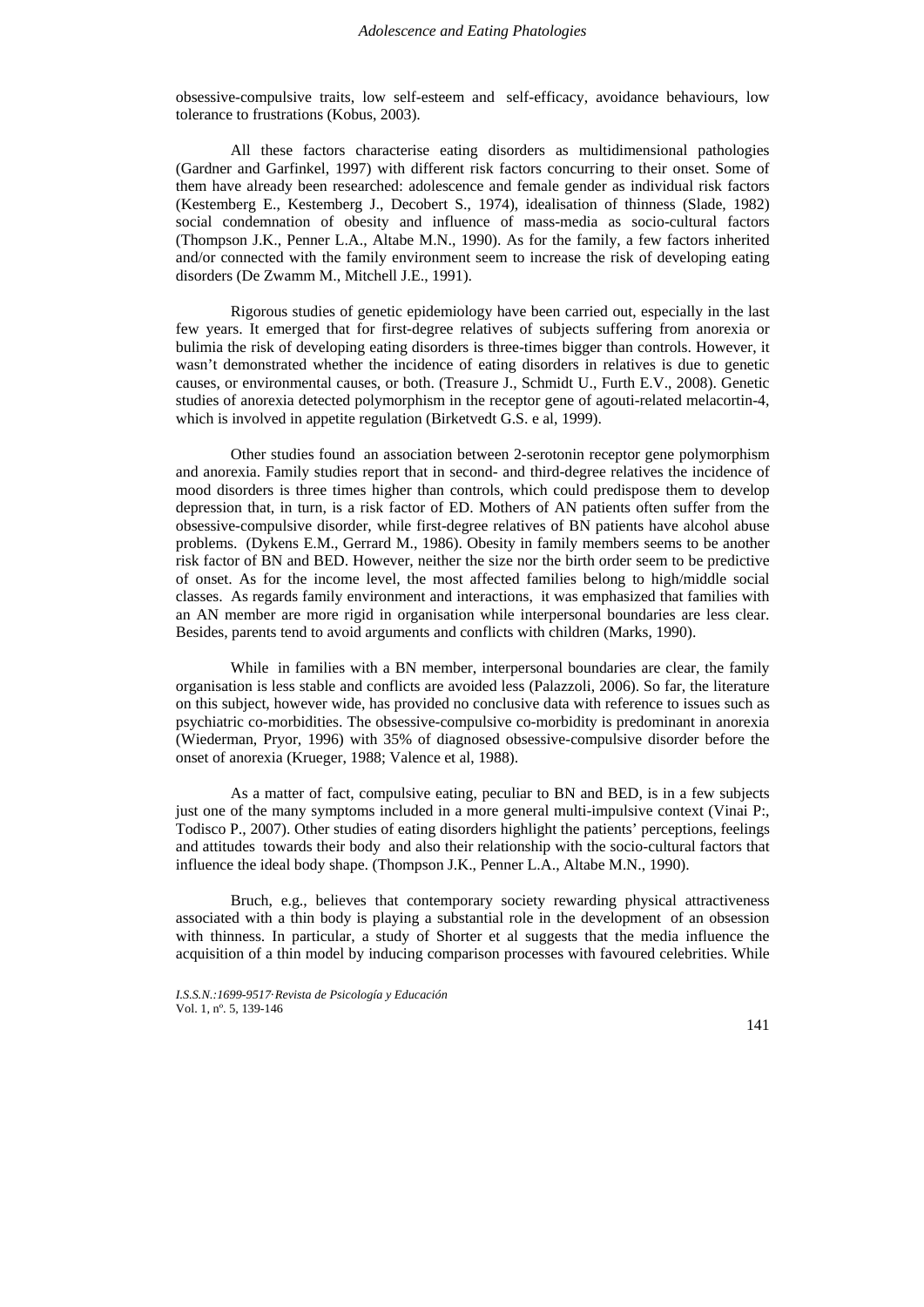celebrities might be valued for a number of reasons, they are often thinner than age- and gender-relevant norms. They might represent attractive social targets, but their thinness provides an excessively demanding comparison standard.

Every adolescent in the process of acceptance of his/her changing body shape is faced with this demanding and potentially dangerous ideal, unless he/she is naturally predisposed to a slender body. Since 1987, APA included body image disturbance in the diagnostic criteria of eating disorders contained in DSM editions (DSM III-R, DSM IV, DSM IV-TR). In fact, anorexic and bulimic patients painfully experience a distorted perception of their body appearing unattractive and always inadequate. A variable considered by the present study is control – crucial in eating disorders. Slade suggested that eating disorders are the expression of 'pathological control of one's body and self' (2002). He remarked that sufferers of eating disorders pursue total control over eating in a context of 'general life dissatisfaction and perfectionist tendencies'. Perfectionist tendencies are commonly regarded by literature as one of eating disorder distinctive traits. Slade underlined that these patients tend to identify imperfection with failure or lack of success. Thus, general dissatisfaction associated with perfectionist tendencies determines a perceived sense of little or no personal control over events (Fairburn, 2003).

There seems to be a relationship between the sufferers' lack of control over their own behaviour/events (producing feelings of inadequacy and ineffectiveness) and their perceived ability to have strong control over their eating and consequently over their shape and weight. (Cooper, 2004). Hence these patients exert pathological control over their eating behaviour because they need to control absolutely some aspect of their life to achieve total success in at least one area (Slade, 1982).

Slade's ideas were extended by proposing that dietary restrictions increase the sense of control over shape and weight and are therefore used as an important index of self-control (Fiarburn et al, 1999). Moreover, in the context of Western contemporary society the loss of weight resulting from anorexia further enhances the sense of self-control, as slimness is considered a socio-cultural value (Bruch, 2002). Finally, it is proposed that this need for selfcontrol derives from a general sense of ineffectiveness and perfectionism in a context of low self-esteem. The aim of the present study is to focus on two different variables: control and body image disperception. These variables are not only fundamental in eating disorders, they are also characteristic of adolescent boys and girls, who are the subjects chosen to investigate the hypotesis.

# Aim of the present study

This study investigates the aspect of control, largely present in the obsessive-compulsive disorder (OCD) too, and the aspect of body-image disperception, peculiar to ED. In particular, correlations between the traits predisposing to eating disorders and to OCD in adolescents are hypothesized and investigated, especially the correlations between the components of eating disorders and the variables of weight and body image.

> *I.S.S.N.:1699-9517*·*Revista de Psicología y Educación*  Vol. 1, nº. 5. 139-146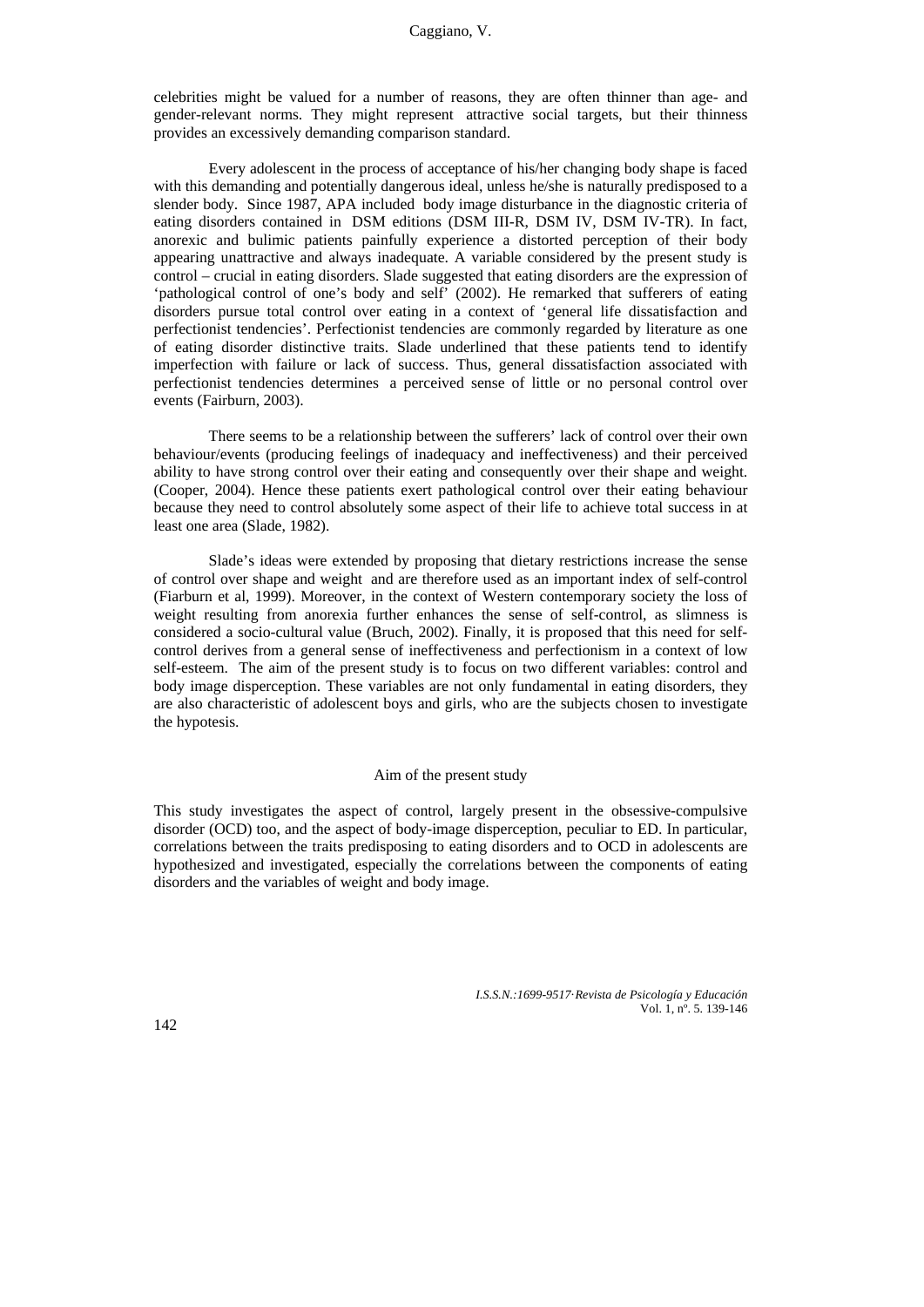### *Method*

Subjects : Study participants were 100 subjects, 31 male and 69 female, between the ages of 13 and 19 years. The main subgroup had an age of 16 (30%). All participants were students at Santa Maria Immacolata's Scuola Media or Liceo Socio-Psico-Pedagogico in Rome.

Materials and Procedure: Participants were given a 130-item questionnaire. The first 18 items collected background information (weight, height) while promptly checking the occurrence of behaviour predisposing to eating disorders. The following 112 items were more specific. They were taken from the Body Shape Questionnaire (92 items) and from the Yale-Brown Obsessive Compulsive Scale (20 items). Both measures are well-aimed at researching the hypothesis. In particular, the Body Shape Questionnaire (BSQ) developed by Cooper et al in 1987 assesses the area of body image. Actually, body image is believed to play a fundamental role in eating disorders, especially AN. The items investigate the frequency of thoughts, feelings and behaviours. For this study, a version of the Body Shape Questionnaire consisting of three subscales was used: BSQ Behaviours; BSQ Somatic Sensations; BSQ Body Image.

The BSQ Behaviours is a 40-item subscale assessing the frequency of disordered eating behaviours in the prior three months on a 5-point scale (from 0=never to 4=always). The scale also measures perceptions, thoughts and concerns with food intake and body image. The BSQ Somatic Sensations is a 18-item subscale assessing the level of concern with specific somatic sensations on a 5-point scale ranging from (1) 'not at all' to (5) 'extremely'. The BSQ Body Image is a 34-item subscale assessing the frequency of sensations concerning the body image on a 6-point scale (from 1=never to 6=always). The Yale-Brown Obsessive Compulsive Scale (Y-BOCS) developed by Goodman et al in 1987 is the most widely used measure of symptom severity in patients with the Obsessive Compulsive Disorder (OCD). The version administered is focused on compulsions (counting, checking, ordering/arranging hoarding/collecting, saving, somatic and miscellaneous) and repeating rituals, checking the current/past occurrence (true/false) during the prior three months.

Data Analysis: In order to assess the occurrence of symptoms, the scores of each subscale were summed. Moreover, a linear correlation with Pearson's correlation coefficient among the different subscales was carried out to determine the kind of correlation existing between the BSQ and the Y-BOCS. Pearson's coefficients can have values ranging from -1 to 1.

## Results

The data concerning the different subgroups of participants were evaluated to ascertain whether the 'age' variable is marked by higher/lower frequency of traits predisposing to OCD. First of all, it should be noted that some age-groups are more numerous because each class-group (3rd year 'scuola media', 1st, 2nd and 3rd year 'liceo') included a minority of repeating or anticipating (i.e. first year primary school at 5 instead of 6) students. Both 14-year-older and 17/18-year-older show a higher level of dissatisfaction with their weight and wish for a significantly lower weight (57.6 vs. 50.4; 62.7 vs. 55.9) suggesting that at quite an early age adolescents are worried about their body: they are well aware of how much they weigh and

*I.S.S.N.:1699-9517*·*Revista de Psicología y Educación*  Vol. 1, nº. 5, 139-146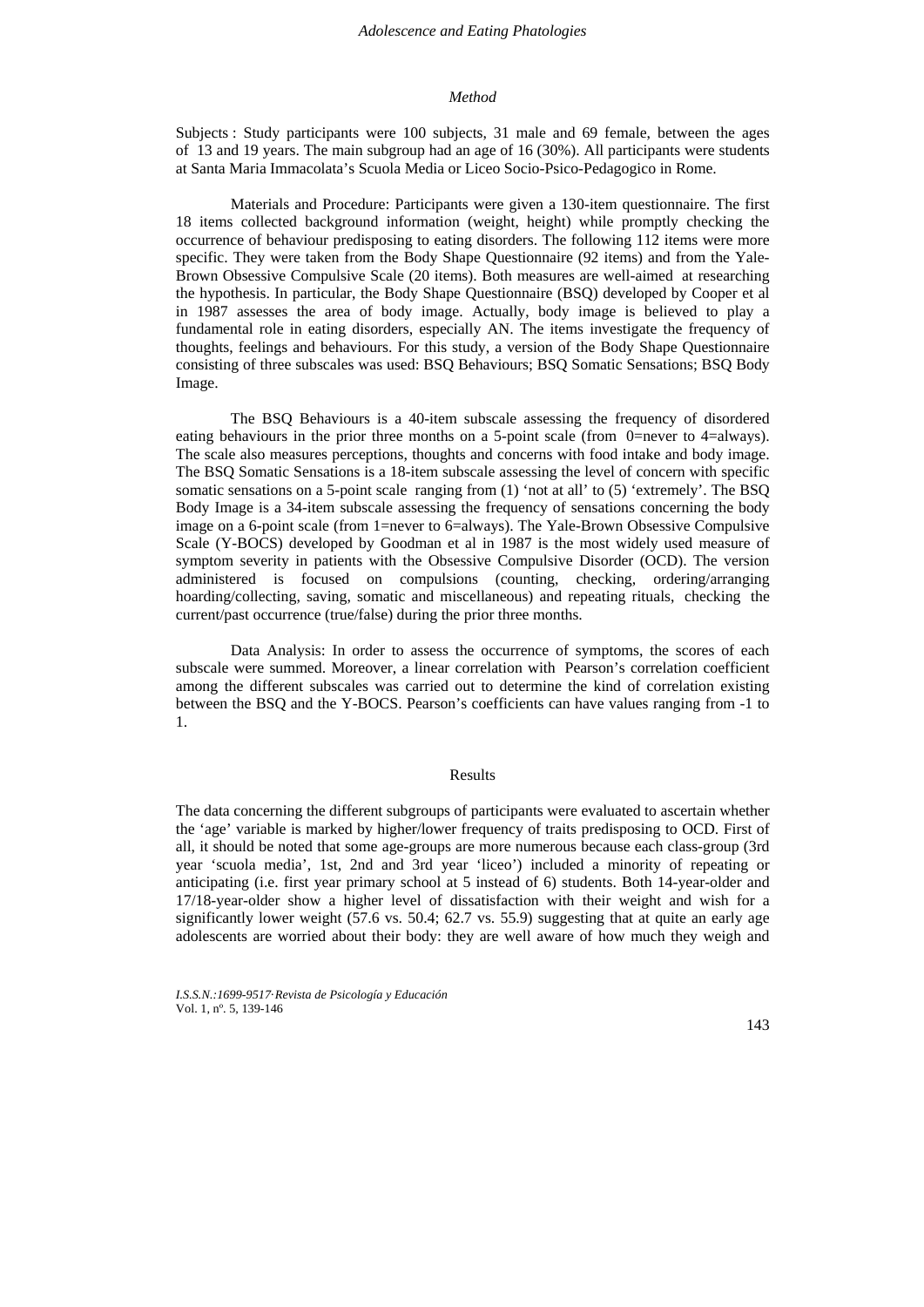they'd like to weigh. Moreover, self-esteem of 3rd year-liceo students appears more strongly linked with body image (3.1).

However, it's worth noting that body perception is not distorted (3=normal) over the different age groups. In accordance with scores, the groups at the extremities of the sample reported a higher frequency of low-calorie diets in the past (0.7). The eldest have also more significantly avoided food consumption or cut food-intake (1.8; 1.8). Actually, 16-year-older too, with their higher tendency to fast and to food-avoidance (0.8; 1.7), show that concern with their body shape often results into drastic and inappropriate practices.

The episodes of compulsive eating over the different age groups are not frequent (the value is close to 0=no episodes). However, the same score of perceived loss of control in the eldest may suggest that their supposed greater maturity does not involve an equally mature control of their impulses. The data analysis shows that participants do not have a distorted perception of their weight. In fact, they estimate the ratio weight/height as normal (3).

However, female students wish for an ideal weight comparatively lower than males. Both subgroups practice many sports activities to lose weight and improve their body shape (0.7). The latter seems to play quite an important role in enhancing self-esteem, especially of females  $(F=2.9; M=2.1)$ . As for BSO scores, the whole sample doesn't total significant scores in any of the subscales (BSQ behaviours; BSQ somatic sensations; BSQ body image). Yet, female students show significantly higher scores than males, especially in the BSQ body image subscale (F=91.4; M=56.9).

However, if the sample is considered in its subdivision by school year, higher scores are usually displayed by students born in 1990 or 1991. While they scored higher in the BSQ body image (mean 98.5) and in the BSQ somatic sensations (mean 38.5), compared to the total sample, the highest scores in the BSQ behaviours were displayed by students born in 1993 (mean 46.1). As for Y-BOCS, the only significant finding concerns Checking Compulsions, both current (8) and past (8.2).

No great difference is recorded between the male and the female subgroups, but, considering the age, students born in 1993 score higher (current checking compulsion 7.9; past checking compulsions 8.1). The following negative correlations largely support the study hypothesis, i.e. traits predisposing to ED correlate with obsessive-compulsive traits: between the counting compulsion variable and the BSQ behaviour variable (-0.73) in the 15-year-older subgroup; between the current miscellaneous compulsion variable and the BSQ body image variable (-0.769) in the 17-and-18-year-older subgroups; between the current miscellaneous compulsion variable and the body shape and self-esteem variable (-0.739) in the 17- and -18 year-older subgroups.

These findings suggest that the older the students, the more vulnerable they are to develop an eating disorder alongside obsessive rituals.

#### Conclusion

The study aim was to test the hypothesis of correlations between traits predisposing to ED and traits predisposing to OCD in adolescents. The main results seem to support this hypothesis. In

> *I.S.S.N.:1699-9517*·*Revista de Psicología y Educación*  Vol. 1, nº. 5. 139-146

144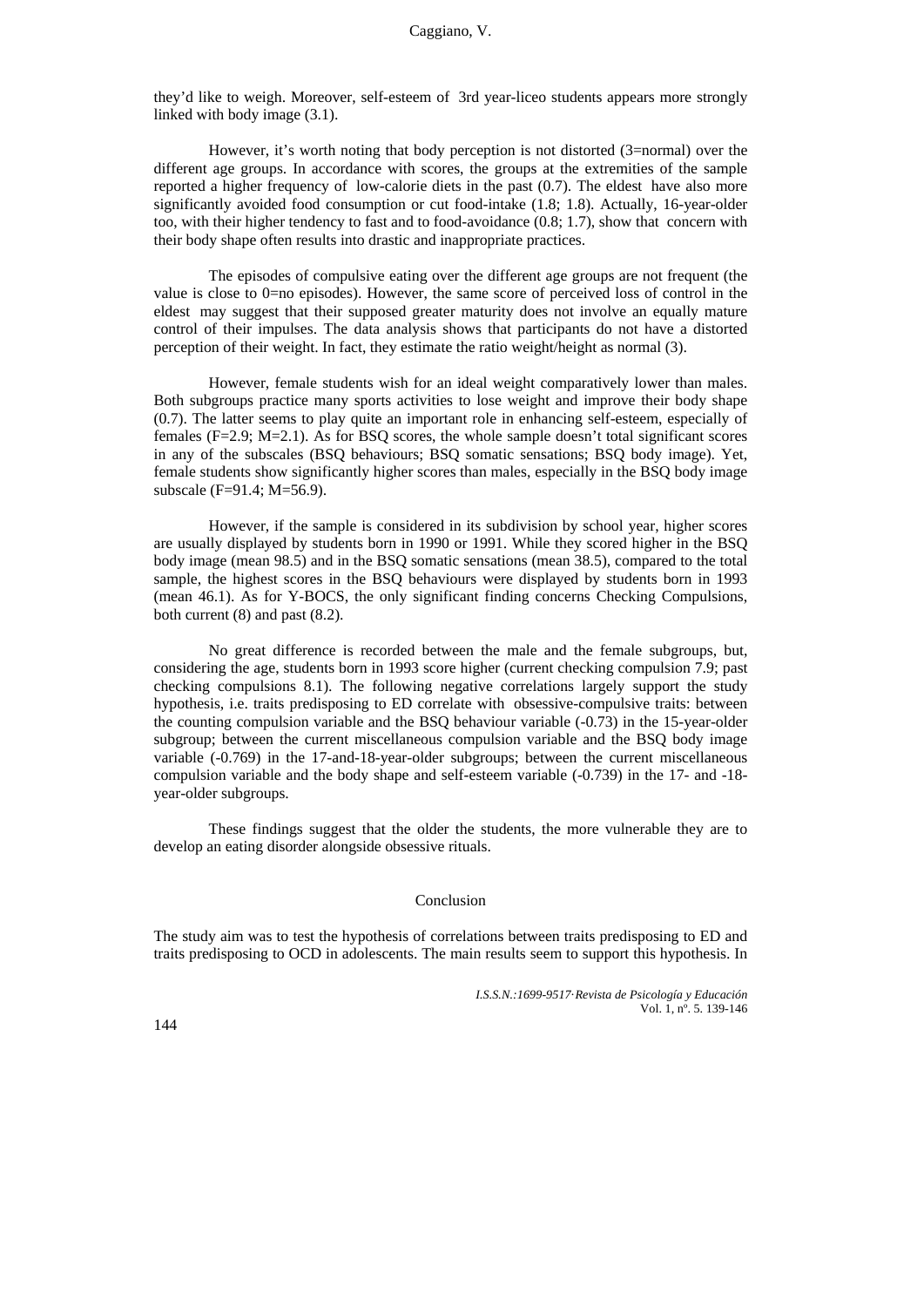fact, significant correlations were found between the Counting Compulsions and the BSQ Behaviours variable, between the Current Miscellaneous Compulsions and the Body Image and finally between the Current Miscellaneous Compulsions and the Body shape and Self-Esteem. Findings from this study thus lend further support to the hypothesis of co-morbidity between the two pathologies, which has to be kept in mind both when developing community screening projects (checking for alarming signs or high-risk subjects) and for diagnostic and treatment purposes.

The limited statistical power of this study results from the relatively small number of participants (31 male+69 female  $= 100$ ), the more so if we consider that the sample was subdivided into age subgroups. Further research should therefore strive to sample larger numbers of adolescents attending school in different districts to ensure better social class representativeness. Furthermore, it could be interesting to assess students with a longitudinal design, as the results suggest a higher risk of eating disorders when there are prior obsessive compulsive symptoms. Preventive treatment before the onset of the pathology is of utmost importance in eating disorders. Prevention should aim at fighting risk factors, reinforcing protection factors and early detection of the pathology.

In fact, when the eating disorder is clearly evident, treatment becomes difficult, expensive and hardly successful. Both therapists and relatives are sadly familiar with the patients' obstinate denial of evidence and, above all, of admitting their terrible sufferings and their need for help. In conclusion, adolescence is surely a high-risk stage of the life cycle. However, the onset of an eating disorder is the result of the confluence and interaction of numerous and complex factors of various nature.

Notas sobre la autora:

Ī

Valeria Caggiano es profesora del Departamento de Ciencias de la Educación de la Universidad Roma Tre. Contacto: vcaggiano@uniroma3.it

#### Referencias

- Birketvedt, G.S., Florholmen, J., Sundsfjord, J., Osterud, B., Dinges, D., Bilker, W., Stunkard, A. (1999), Behavioral and neuroendocrine characteristic of thenight-eating syndrome, *JAMA*, 282: 657-663.
- Casper, R.C. (1990), Personality features of woman with good outcome from restricting anorexia nervosa, *Psychosomatic Medicine*, 52: 156-170.
- Cuzzolaro, M. (2004), *Anoressie e Bulimie. Troppo o troppo poco: un'epidemia dei nostri tempi*, Bologna: Il Mulino.

Dalla Grave, R. (2002), *Alle mie pazienti dico…Informazione e auto-aiuto per superare i disturbi dell'alimentazione*, Verona: Positive Press.

De Clercq, F. (1995), *Donne invisibili. L'anoressia, il dolore, la vita*, Milano: Bompiani.

*I.S.S.N.:1699-9517*·*Revista de Psicología y Educación*  Vol. 1, nº. 5, 139-146

145